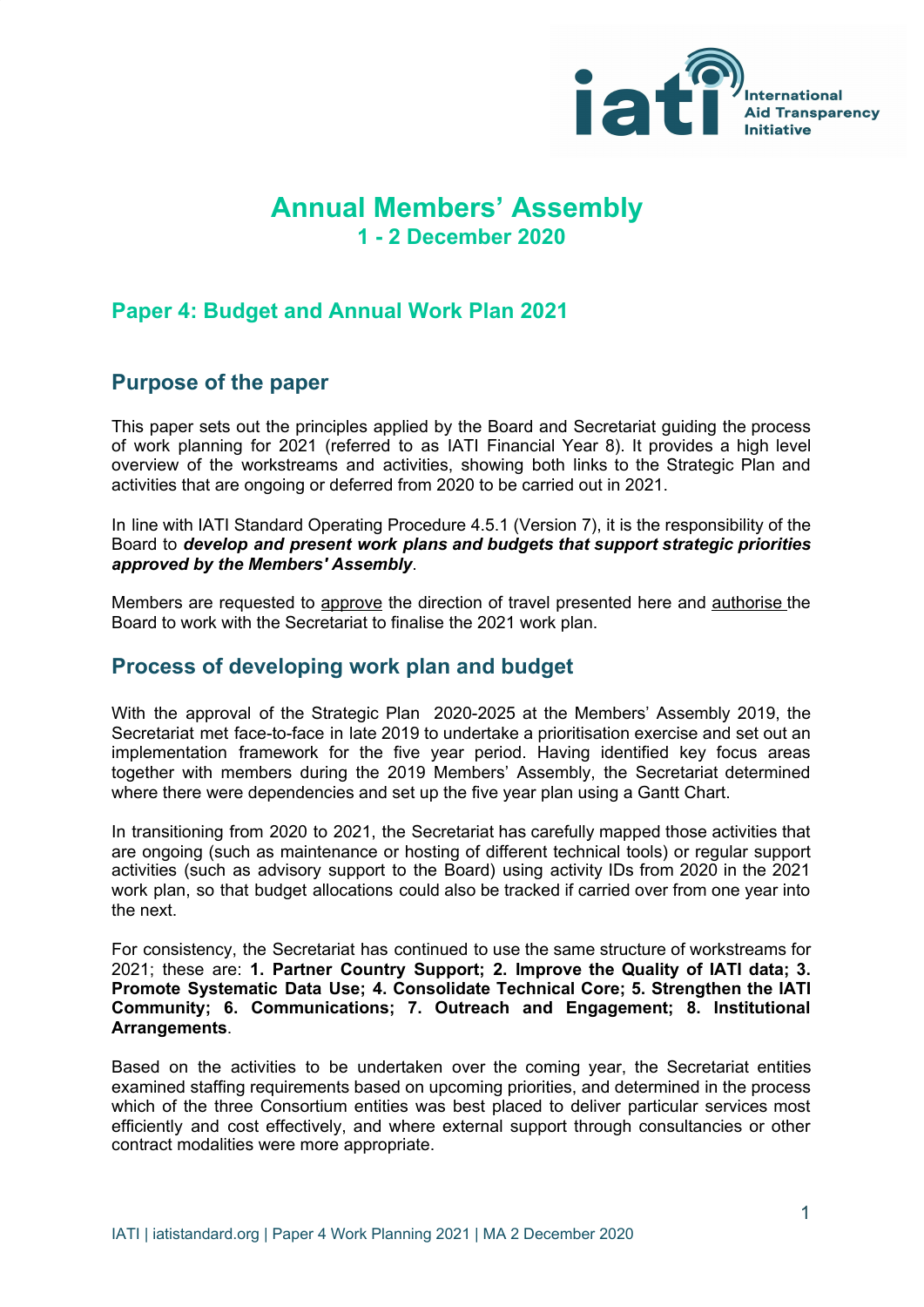## **Overview per workstream**

#### 1. Partner Country Support

Strategic objectives for 2021 include working with data users from national governments to identify and address systemic issues with the quality of published data, building our understanding of defined user needs through in-depth studies with selected partner countries and being clear about the extent to which IATI data can meet those needs. The Strategic Plan also seeks to renew capacity-building efforts, ensuring these are available to sub-national levels of government and civil society.

2021 will build upon initial research on data needs and barriers to use by partner country stakeholders undertaken in 2020, working directly with partner country governments and through work commissioned by the Data Use Working Group. The Secretariat will ensure research findings are used to systematically inform the work across the Secretariat, whether relevant to developing or changing data access tools, prioritisation of data quality work, consultations on Standard guidance, etc. Specific activities will include pilot work with 1-2 partner country governments and their donors to promote import of data into AIMS; developing training materials for an interim data access prototype (Excel-based solution).

| <b>Partner Country Support 2021 Budget</b> |  |  |
|--------------------------------------------|--|--|
|                                            |  |  |

| <b>Activities</b> | Personnel                                                           | Total |
|-------------------|---------------------------------------------------------------------|-------|
| \$50,500          | ' \$143,116 (in-kind contribution   \$193,616<br>included \$25,798) |       |

# 2. Improve the Quality of IATI data

From the Strategic Plan, objectives identified for 2021 include developing feedback mechanisms so users can alert publishers to issues with their data; establishing a set of metrics that strengthen IATI's Dashboard to stimulate improved quality of publishing and greater ease of use of data; working intensively with publishers to assist them with increasing coverage, improving frequency of publication and including all necessary strategic elements in their data; working with the community to address challenges of donor harmonisation, and renewing advocacy efforts with our key publishers seeking their commitments for internal investment in making data quality improvements.

The Secretariat has developed a detailed implementation plan for addressing data quality issues that will achieve these objectives. With the Validator launched in 2020, no further activity costs are foreseen this year, however, capacity for providing support to publishers is increased with the addition of a new Business and Data Analyst post. Activities include following up on the 2020 research on feedback mechanisms to enable users to provide feedback to publishers on data issues; developing a new methodology for measuring data quality, and feeding into the development of a new Data Quality Index (see Results Framework) and Publishing Statistics. The Secretariat will provide direct support to publishers, encouraging and assisting them to use the new Validator, and proactively engaging with them to fix their data. Board leads will be supported in discussions around harmonisation of donor publishing requirements, ensuring that IATI Standard guidelines are being followed. A strategy is to be developed on bridging the gap between current publisher practices and needs of a broad range of data users. The Secretariat will use the new IATI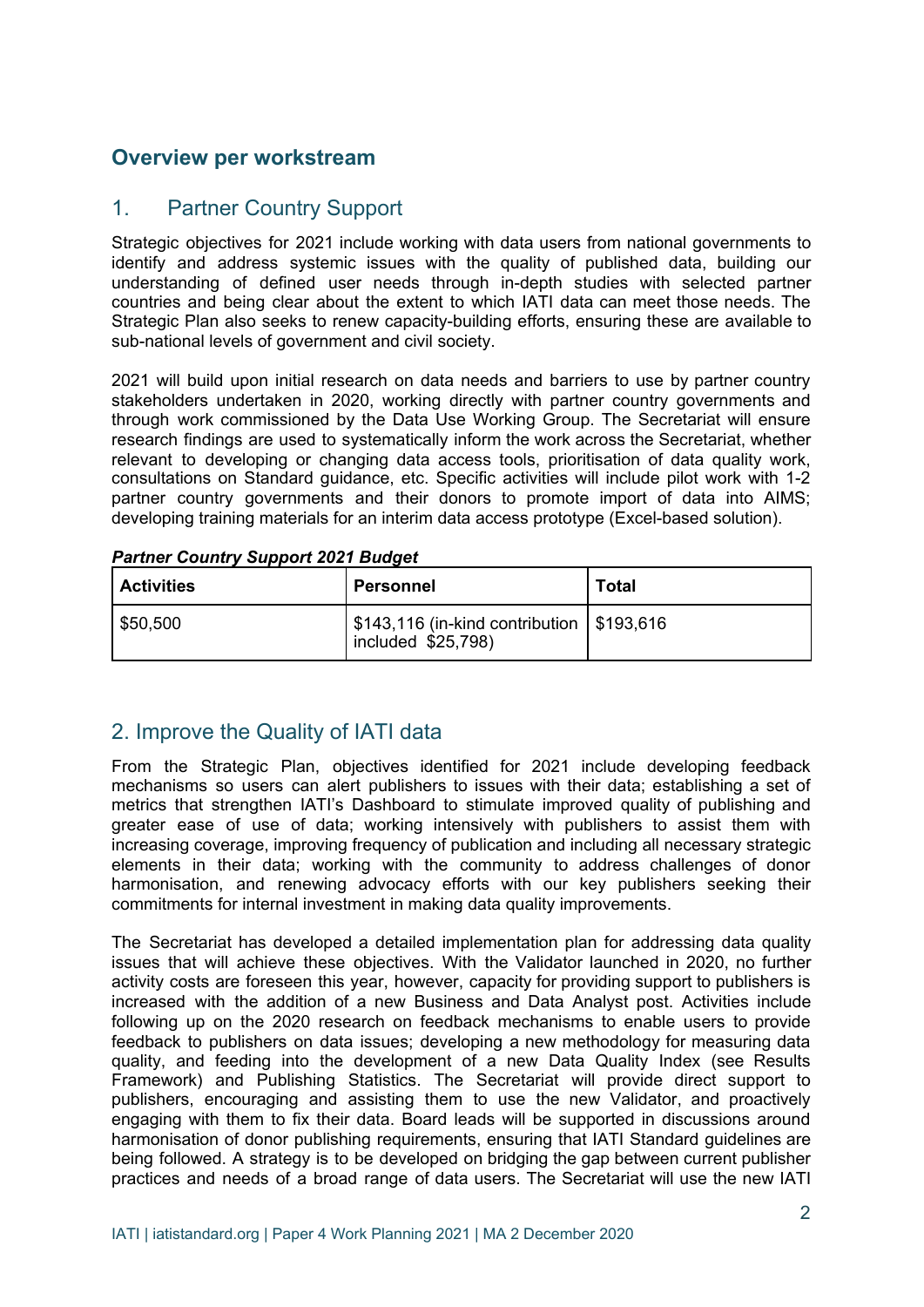Connect platform to conduct consultations with the IATI Community to continually update publishing guidance with topics driven by user needs.

#### *Data Quality 2021 Budget*

| <b>Activities</b> | Personnel                                                         | <b>Total</b> |
|-------------------|-------------------------------------------------------------------|--------------|
| \$0               | \$218,551 (in-kind contribution   \$218,551<br>included \$12,899) |              |

### 3. Promote Systematic Data Use

From the Strategic Plan, data use objectives for 2021 are to ensure all users can access data by improving existing tools such as the IATI datastore as well as d-portal.org or its successor, and invest in new tools that deliver data in the formats and levels of detail users need. Furthermore, investment will be made in identifying real use cases and challenges, promoting a demand-led approach to improving data quality by establishing direct feedback loops between data users and data publishers.

This workstream covers activities implemented by the Secretariat directly, as well as those in support of the Data Use Working Group. The DUWG in turn manages a Data Use Fund originally established in 2017 at \$250,000 and replenished annually. Delays in delivery in 2020 due to capacity will be addressed through increased staff time supporting DUWG work (separate presentation to be provided on DUWG activities and replenishment during the Members' Assembly 2020 plenary).

New Secretariat activities in 2021 will include developing a set of key user requirements for future data use tools, and increasing direct support to different user groups to access, analyse and use IATI data. Ongoing work will include developing guidance materials for data access and use, based on the 2020 gap analysis.

#### *Data Use 2021 Budget*

| <b>Activities</b>       | <b>Personnel</b>                                                      | <b>Total</b> |
|-------------------------|-----------------------------------------------------------------------|--------------|
| $\frac{1}{2}$ \$218,200 | ' \$254,328 (in-kind contribution   \$472,528<br>included $$12,899$ ) |              |

### 4. Consolidate Technical Core

The Secretariat's work in 2021 will build upon the foundations laid in 2020 which were to review, consolidate, streamline and maintain IATI's technical tools and core products, determining which of these need to be in-house and which ones out-sourced, to ensure that our technical infrastructure is fit for the achievement of IATI's strategic objectives. Consolidating the technical core is not an end in itself but serves to support objectives around Data Quality (Work intensively with publishers to assist them with increasing coverage, improving frequency of publication and including all necessary strategic elements in their data; Renew advocacy efforts with our key publishers seeking their commitments for internal investment in making data quality improvements) as well as Data Use (ensure all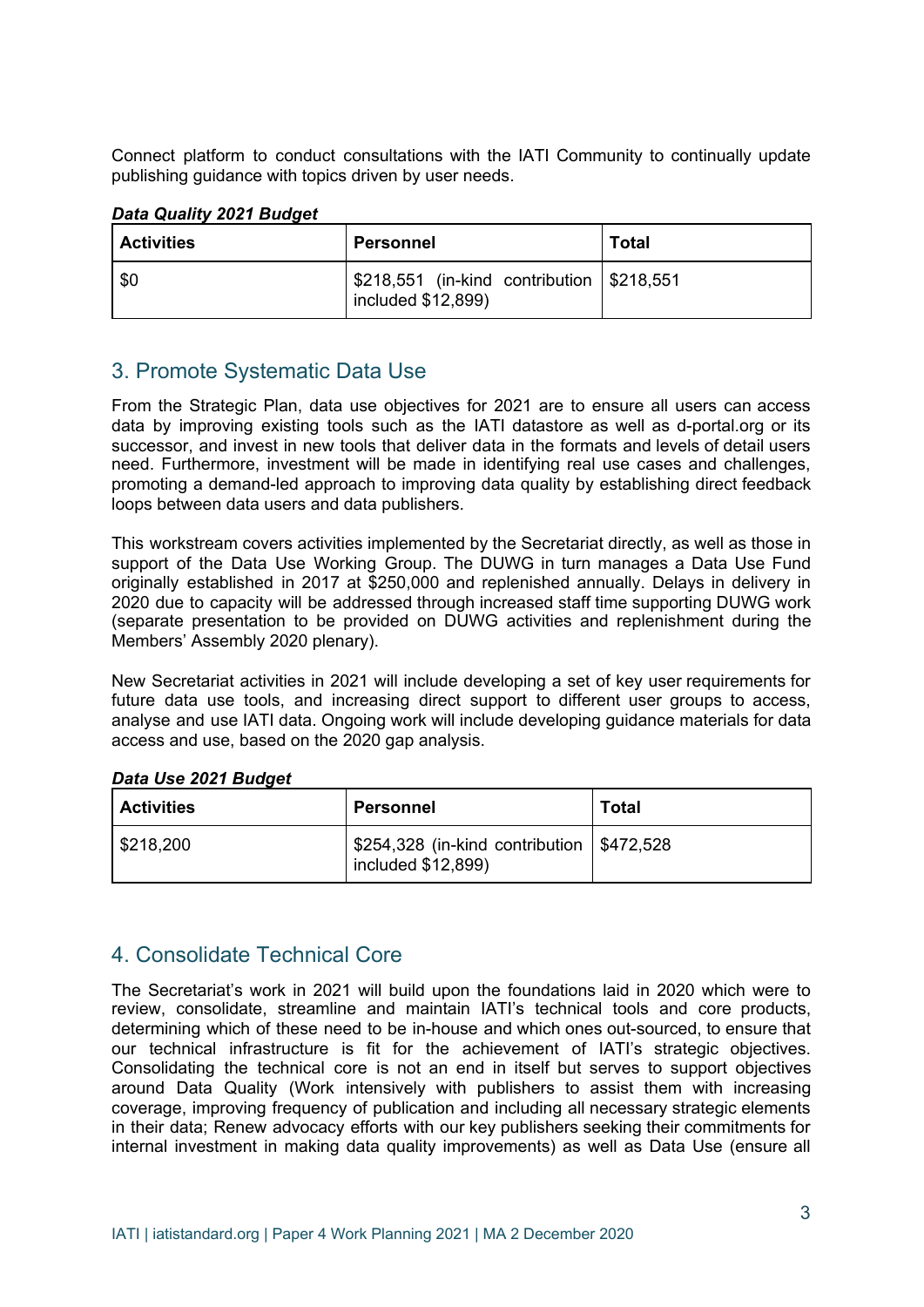users can access data by improving existing tools, and invest in new tools that deliver data in the formats and levels of detail users need).

The Secretariat's work for 2021 is guided by recommendations approved by the Board following the June 2020 technical stocktake, with the primary among these being to move towards an integrated technical infrastructure. In addition to costs of ongoing hosting, server, maintenance and improvements to in-house (Validator) and external tools (Registry, Datastore, d-portal), the Secretariat's technical team will undertake the following activities. Propose, design and build a new API Gateway as a fundamental component of the new technical architecture; continue work on publishing tool options, with User Experience research leading to an options paper for the Board to decide on an IATI publishing tool; develop a policy for hosting publishers' XML files, which will then allow the Secretariat to articulate the value of storing historical data in preparation for a wider consultation on this at the end of 2021/early 2022; consult with the community on designing a new publishing statistics methodology based on user needs, Another key piece of work in 2021 will be on the Semantic Data Layer, a new curated dataset that will make IATI data easier to access and use for those who do not use XML. This will involve a User Experience project to research what is required and allow us to propose designs for approval later in 2021.

#### *Technical Core 2021 Budget*

| <b>Activities</b> | <b>Personnel</b>                                                    | Total |
|-------------------|---------------------------------------------------------------------|-------|
| \$307,000         | ' \$681,123 (in-kind contribution   \$988,123<br>included \$12,899) |       |

### 5. Strengthen the IATI Community

The Strategic Plan has set out the following objectives which the Secretariat will focus on in 2021: Managing Communities of Practice (COPs) once established and ensuring knowledge generated by these groups is captured and preserved in shared spaces promoting transparency, openness and learning; Support IATI Communities of Practice using multiple approaches including regional meetings, webinars and online spaces to amplify reach, paying particular attention to reaching partner country communities and going beyond central government to reach civil society and other development and humanitarian actors; Trialing a new type of main event on the IATI calendar, in place of past TAG events, to bring together the whole IATI Community; Strengthen and empower the IATI community to provide advice on adjustments to the Standard that benefit IATI collectively.

At the 2019 Members' Assembly members approved the shift from the previous Technical Advisory Group approach to a new approach that would strengthen peer learning, knowledge sharing, engagement and broader consultation with more diverse user groups through the establishment of Communities of Practice, with formal Working Groups as a new mechanism to provide advice to the Board and members on specific matters, whether technical or institutional. With the cancellation of so many opportunities for face-to-face interaction at in-person events in 2020, the Secretariat has worked diligently to establish strategy, policies and platforms that will allow the achievement of these objectives for as long as travel restrictions remain a factor.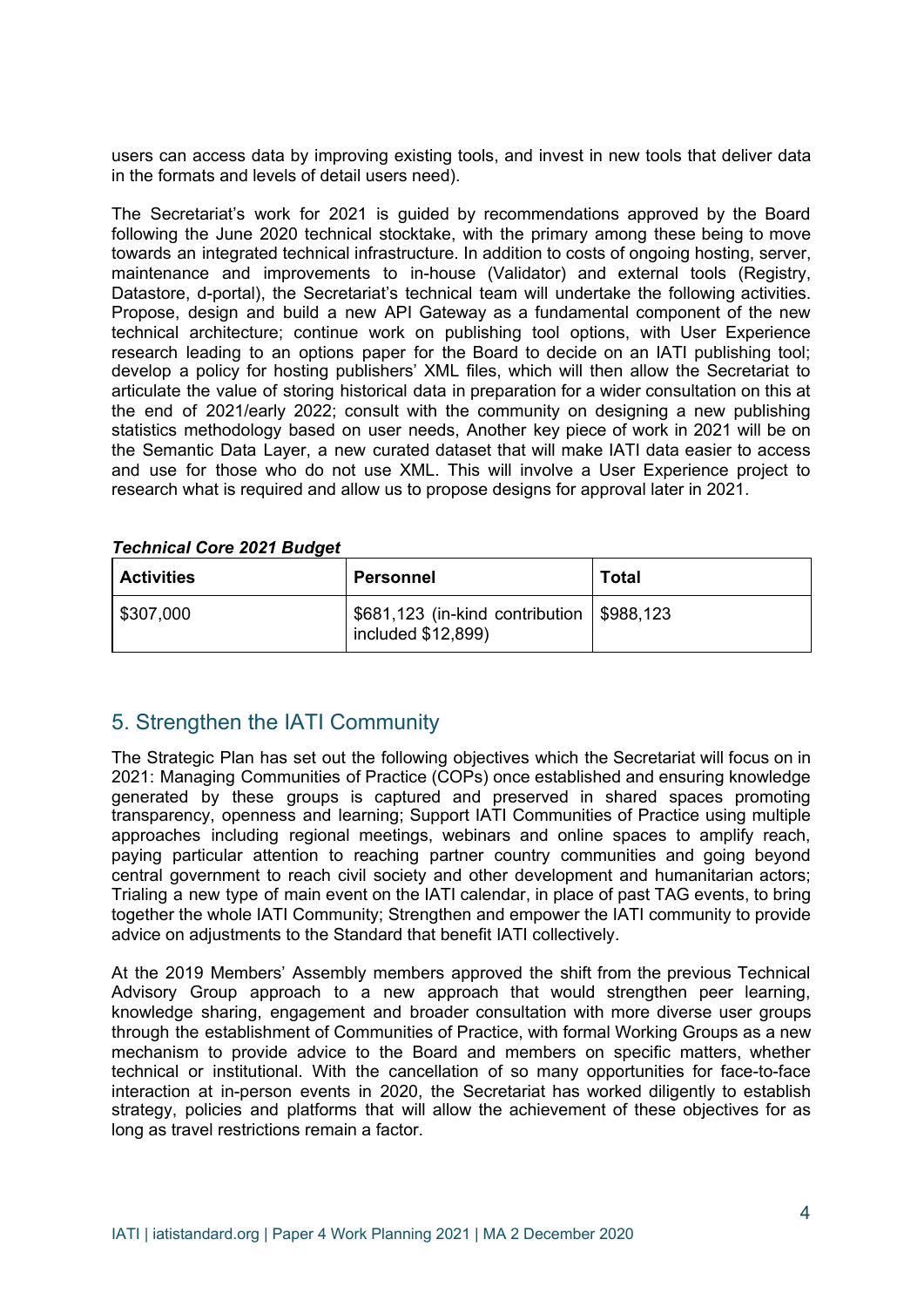The new IATI Connect platform launched in November 2020 has established the infrastructure for this work and in 2021 the Secretariat will build communities and shift discussions previously siloed in the *Discuss* forum to make them accessible to wider groups of stakeholders. A robust strategy approved by the Board in 2020 for building IATI Communities of Practice identified the need for ongoing community management to ensure the COPs remain healthy and vibrant, and this work will be staffed by a full time Community Manager (on-board).

The pilot community event ("IATI Expo") foreseen for 2020 was rescheduled with budget carried over for this activity; the Board has agreed that planning should proceed for this to take place in 2021. Logistical planning is underway with parallel tracks for in-person or virtual events, and a Working Group will soon get started to help shape the substance of that event. Themed "Mini-Expos" will be held in quarters 1 and 3 of 2021, with themes to be determined.

Linking Outreach, Community and Partner Country workstreams, the work plan also includes a focus on developing and expanding the IATI community, and especially on strengthening engagement with country-level partners (government, civil society, etc) and reflecting their needs in IATI tools and processes.

| <b>Activities</b> | <b>Personnel</b>                                                  | <b>Total</b> |
|-------------------|-------------------------------------------------------------------|--------------|
| \$486,200         | \$293,806 (in-kind contribution   \$780,006<br>included \$51,597) |              |

*IATI Community 2021 Budget*

### 6. Communications

The strategic objective for communications is to focus on improving the overall user experience of IATI including by promoting d-portal.org or successor tools, using the IATI website as a starting point, with clear signposts and explanations for existing and new users to quickly understand what IATI is and find the information, tools and guidance they need.

While much work promoting the initiative through the web is ongoing (such as writing regular newsletters, bulletins, news stories and other content) and will continue in 2021, a number of activities will be stepped up, including developing a new kind of annual report as a flagship communications product coinciding with the first year of the Strategic Plan. This is proposed as an opportunity to increase awareness of IATI's work in this year when face-to-face events are not possible. Having developed a new Speakers Kit and service offer to meet presentation requests in 2020, these will be supported in 2021. With the support of members, the Secretariat will work to build a stock of user stories showing impact of IATI data use and showcase these through the website. A thorough review and refresh of the website will be undertaken to ensure consistency and coherence across IATI's tools and products.

|  | <b>Communications 2021 Budget</b> |  |  |
|--|-----------------------------------|--|--|
|--|-----------------------------------|--|--|

| <b>Activities</b> | Personnel                                                         | <b>Total</b> |
|-------------------|-------------------------------------------------------------------|--------------|
| \$127,000         | \$266,494 (in-kind contribution   \$393,494<br>included \$12,899) |              |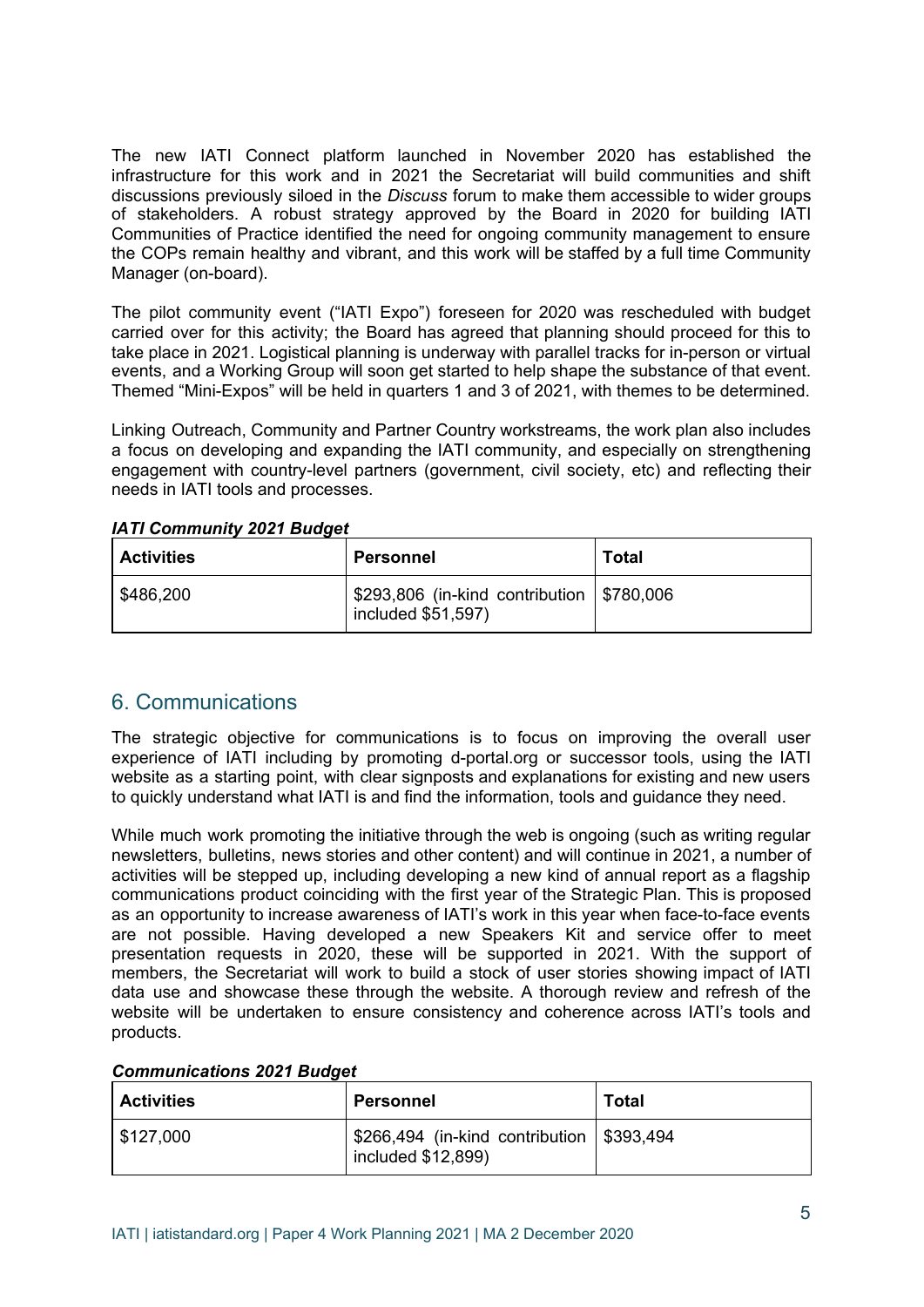# 7. Outreach and Engagement

The Board has approved a robust new Outreach and Engagement Strategy in 2020 which will be implemented and monitored. Specific activities foreseen for 2021 include targeted outreach to new partners based on Strategic Plan focus areas including the humanitarian community, partners from the Global South, and strategically important networks (such as the Bern Network). Leveraging UNDP's expansive country office network, the Secretariat will develop an information package specifically to support partner countries to engage with IATI, and targeted messaging for advocacy with Grand Bargain signatories. An IATI representative will be present at all meetings of relevant data standards to work towards increased interoperability, and 1-2 high level political champions will be mobilised to advocate for IATI alongside the Governing Board. A forward-looking strategy will be drafted and implemented outlining how IATI will advocate for publishers to improve the data they publish, and encourage key publishers to make internal investments to improve data quality.

| <b>Activities</b> | Personnel                                                                  | Total |
|-------------------|----------------------------------------------------------------------------|-------|
| \$25,000          | \$183,140 (in-kind contribution   \$208,140<br>$line$ l included \$58,262) |       |

#### *Outreach and Engagement 2021 Budget*

#### 8. Institutional Arrangements

This workstream covers ongoing work of financial management, operational support across the three consortium members; support to Board and MA meetings, training and capacity-building for the Secretariat and Board; logistical and substantive support to Working Groups, and monitoring of the Results Framework of the Strategic Plan. In 2021 the Board wishes to set up a Working Group to take forward a number of institutional questions together with members, preparing for a mid-term review of the Strategic Plan and other pending items (separate paper and presentation at the MA).

As part of its responsibility to members, the Board will continue to scan the external financial landscape for COVID-19 related trends that may impact IATI's income, and advise members accordingly.

#### *Institutional Arrangements 2021 Budget*

| <b>Activities</b> | Personnel                                                       | <b>Total</b> |
|-------------------|-----------------------------------------------------------------|--------------|
| \$155,239         | 5347,479 (in-kind contribution \$502,718<br>included \$104,055) |              |

#### Year 8 (2021) Budget overview